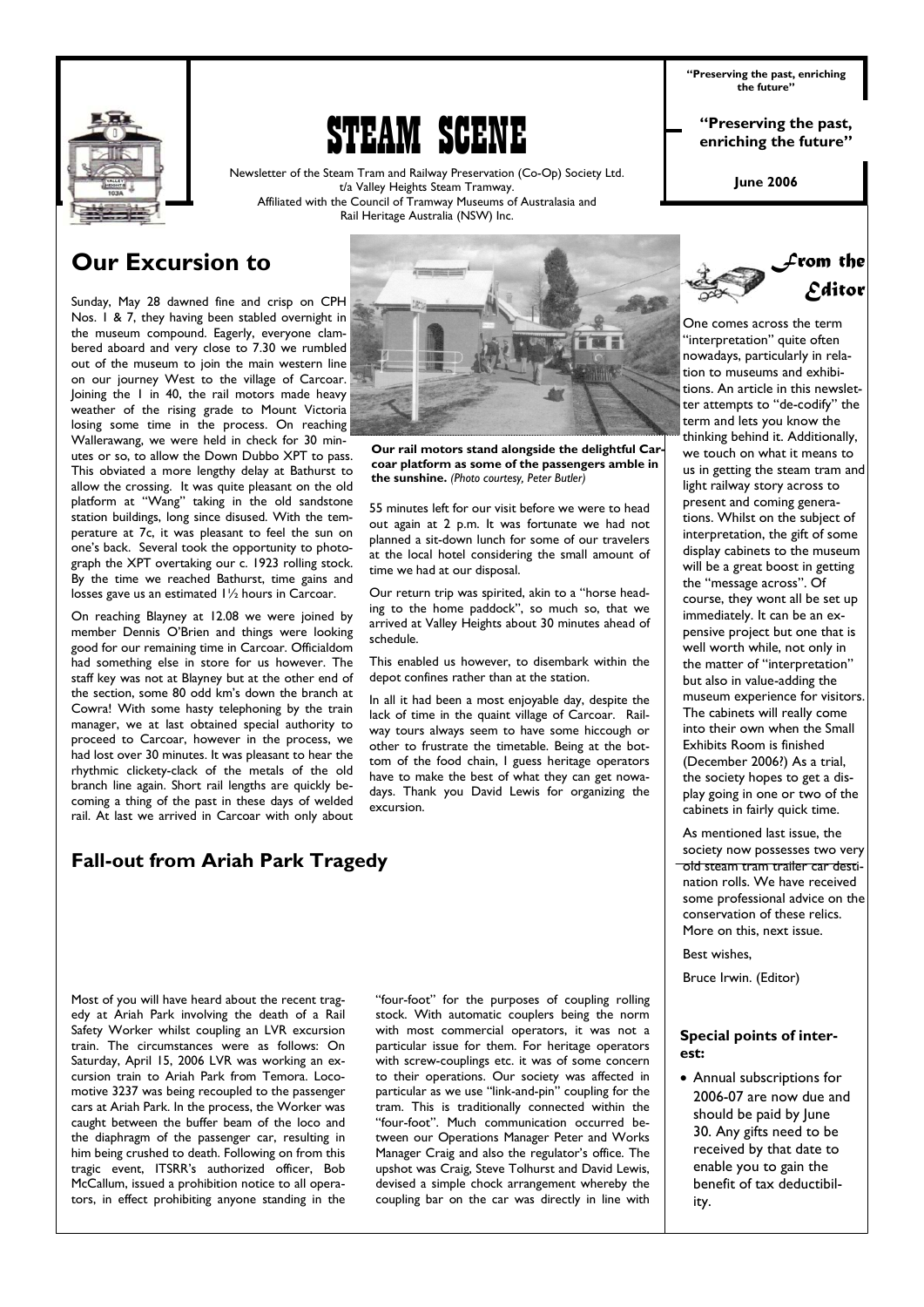# Page 2 **STEAM SCENE**



**The "parcels traffic" on the back of the trailer car is loaded and unloaded two or three times on steaming days. It is a simple way of giving further interpretation to this aspect of the steam tramways. The luggage tag attached has an "old time" address and facsimile parcels stamps on the front. The obverse has some detail of the type of traffic represented.**  *(Photo courtesy, Peter Butler)* 



**Driver, Craig Connelly (bowler hat and all) releases water to the motor. This simple task gives an interpretative aspect not available in static display.**  *(Photo courtesy, Bruce Irwin)* 

# **What's all this "interpretation" is tuff?**<br>"Interpretation" is a term we often bear in connection with museums, but what exactly does in mean? The following article appo

"Interpretation" is a term we often hear in connection with museums, but what exactly does in mean? The following article appeared in a 1993 edition of Locomotive &<br>Railway Preservation. It does much to de-mystify the term

How do we know railway heritage and how do we share it? What is the history that we are trying to save? What does it mean? Who uses it?

These are not abstract philosophical questions of an historian or museum curator; they are the kinds of questions buried in every railway museum, restoration project, renovated station or train ride. We may not see them as central to railway preservation. We might not believe that they have anything to do with the hard realities of raising money for boiler tubes or public risk insurance but they do. These questions are the central issues of railway preservation because by answering them, we communicate to our audiences why we preserve railway heritage in the first place and what ideas lie behind the hard work. By answering them, we indeed begin to see the richness of railway heritage, the validity of preserving it in all its forms and opportunities to expand the understanding of that history.

Historians and curators use the term *interpretation*  to describe how and why things happened as they did, why they are important enough to preserve and how to present them. Some people might have you believe that interpretation is some solemn priestly rite to be performed by professionals. It is nothing of a sort. It is a broad term with many nuances and technical aspects but for railway heritage, it means exactly what it seems to: how we create, understand and share our insights with our many different audiences. Most good interpretation is just plain common sense. The background may be complex but there are basic approaches to historical interpretation. The idea of interpretation is simple:

- *Importance:* Working out what is important about an object, place or person.
- *Relativity*: Relating it to other objects, places and persons in a way that tells the truth and makes sense.
- *Presentation:* Presenting it in a way that is clearest and most useful to the largest number of people.

The most basic principle of interpretation (and of history itself) is this; there is no one discrete historical reality. There are many ways of interpreting the same era, event or machine. One of the gravest mistakes one can make is to disregard this fact. It is a fallacy to believe that there is one true version of what happened in the past or that a particular version is the correct one. This doesn't mean that we can't be accurate in our facts and sincere in our convictions as to what they mean. So long as we realize that rail heritage, however we may define it, exists at different levels with a variety of meanings. Often those meanings will be different for different audiences.

Interpreting railway heritage is similar to interpret-

ing a foreign language. You know a foreign tongue may be conveying relevant information but you do not understand it. In the same way we speak a language about railway terminologies. We might be fluent between ourselves and those who know but what about those outside the jargon and fraternity? Put yourself in their shoes. They may have a passing interest in railed transport but what you are saying might just as well be a foreign language!

We speak the language of railway heritage in many ways. Sometimes our message is straightforward and doesn't need translation. Take our tram for example. A simple interpretation may look something like this. *The tram was built in 1889/91. It is an early form of public street transport and formed the basis for the Sydney electric tram system. It looks much like they used to and it carries folk just like you nowadays like it did years ago. We saved the whole thing ourselves*. With that basic interpretation, the tram has provided hundreds of people with an honest, valid, useful (and fun) experience. Sooner or later however, someone will want to know more than just the simple outline of the machine and what it did. They will want to know what it means, rather than what it is.

People are naturally curious and many who are not particularly interested in railway or tramway heritage, may be deeply interested in a particular aspect of it. For example: Someone had a long-dead relative who was a tram conductor; what was it like to be a conductor years ago? Again, someone might be interested in physics but not particularly so with steam trams—how do those vacuum brakes work? Further; what did the tramways mean to the average family of the late 1800's?

There are also practical reasons for interpreting rail heritage. Visitors who feel some personal connection to the museum are more likely to become members or donors. School children for whom we can make rail travel and rail heritage interesting and important, may grow up to be supporters or a new generation of rail heritage workers. Funding instrumentalities generally consider the presence (or absence) of valid interpretation when awarding money for projects.

In general, we need to start explaining to non rail heritage folk why they ought to care about our engines and infrastructure. Governments and oversight agencies increasingly want to know how the rail heritage industry plans to teach railway and tramway history to a larger audience rather than to keep it as a coded message to the chosen few. This is fair enough, after all, we expect them to pump thousands of dollars into the "industry". Recognizing that we must put our history and technology in terms that people can relate to is a first great step towards growth and long-term survival.

**ooo0ooo**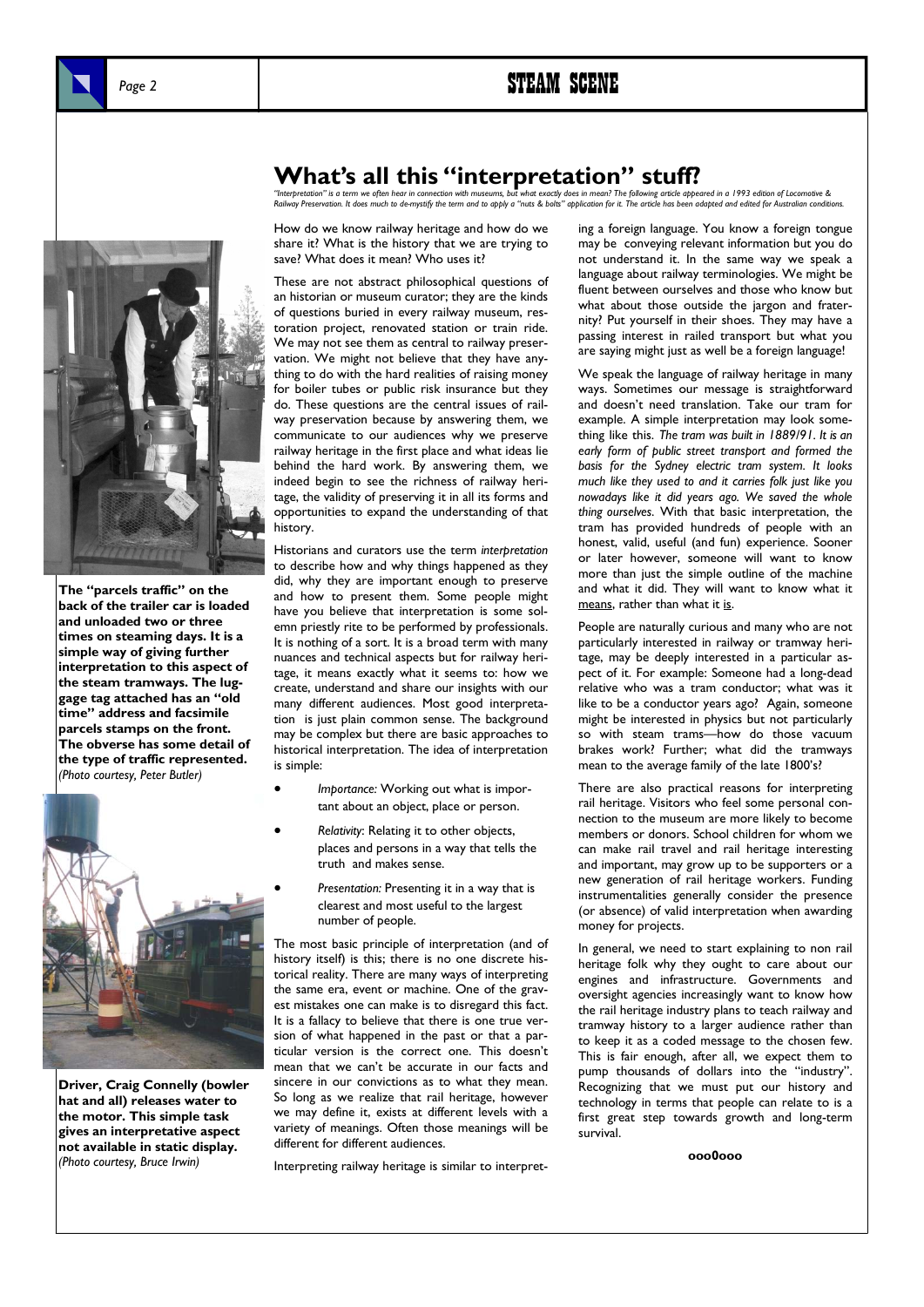*Page 3* 

an easy matter. We have a 1913 round house that was built primarily to house and service back-up engines for mountain traffic. Today, the exhibits are representative of some of that traffic and its later application. The complication comes about with the steam tram and its ramifications. Steam trams were street transport and in no way related to Blue Mountains traffic. Because of this, there was some opposition to the steam tram collection placement at Valley Heights during earlier days. It would be nice if we could package all our heritage into correct contexts. Regrettably, viability and available resources sometimes dictate outcomes over contextual correctness. Our new site was either to be at Valley Heights or nowhere if the collection was to remain in tact. As it has turned out, the "marriage of convenience" as it began, is now a "marriage of alliance". The principal groups involved, VHLDHM and STARPS, are mutually supportive for viability. The fact is, each group is dependant on the other. The museum as a whole, could not survive as a public exhibition, without that mutuality. So much for the physical and practical necessities but what about that matter of interpretation? Do people appreciate the difference between what the round house is/was about and what the steam tram represents? Do they go away with a foggy, confused idea that perhaps steam trams ran on the rails up to the mountains? This is something I think, we need to work on and probably clarify more but to what extent?

Then again, does it really matter? Whilst there might be a general appreciation of the museum and its contents by the public, are they really that interested in the background of either the museum or the steam tram? I suspect that most aren't that interested in gaining in-depth knowledge. They come with the family, they inspect, they ride, they eat and then go home. They are quite content with only a cursory knowledge of what they have seen and ridden on. In these times of "information overload" most people are quite content to be lightly informed but mostly entertained. Their leisure time is one for relaxation, not for acquiring yet more "useless" information like they are obliged to during

the workaday week.

There are the exceptions however. There are people who want to know more, who want to know precisely what the steam tram did or what occurred at the depot in earlier and later times. Indeed, adverting to earlier in this article, what it all means.

Seems to me we need a foot in both camps. We need a balanced impart of knowledge. Not too much, not too little. An interpretation given whereby the basics are stated but with other access available for greater in-depth knowledge. I think many museums give people too

much to read. The author of a museum's scripts may think it important for folk to know every detail of an item but in reality, few people have the time to read more than the head and secondary line. They have limited time to visit. And really, is it that important for people to know such detail? I think a lot more basic comprehension could be imparted if information by "bullet point" for example, were to be given. Of course it won't suit all applications. Knowledge should be available for different levels of enquiry and by different formats. Most visitors will be satisfied by the "bullet point" level, others by more detail, perhaps available else where in the museum. Unfortunately, a lot of places serve information up wholesale in indigestible packages.

The principles expounded earlier by John White are sound. The important thing I think though, is to follow the old KISS principle. There is nothing wrong with a basic simple message. Don't bog people down in semantics and excessive detail. We shouldn't forget, entertainment is high on their priorities for a day out, not another day at the office reading interminable reports and e-mails!

At Valley Heights, better interpretation is an area we are beginning to venture to. There are challenges attached to it because of the complexity of what the buildings house. Despite the complexity, it is one we need to get to grips with.

# **"Those dirty, smutty horrible edifices… "**

*The Melbourne/Sydney competitive thing has been going on for a long time be it in business, city sights or whatever. Comparison of the respective transport systems is not the least item to be used in the competitive jockeying. over 100 years. The following comment on Sydney's steam trams was made in "The Age" in February 1899, at the time Sydney was changing over to electric trams. It was quoted in the "NSW Railway Budget" magazine of Feb.20, 1899.* 

*"Sydney has tried the steam tram, the cable tram and the electric tram and it seems that she has finally thrown in her lot with the last-named of the services, orders having been given for dispensing with the steam tram service at once. The friends and admirers of the sister capital will be glad to hear of the decision, for, sooth to say, the horrors of the steam tram service were apt to linger in the memory after the beauties of the harbour had faded away. A traveler can view scenes as good– well, nearly as good– as even the beauty spots of Sydney but he never comes across anything half so repulsive as the dirty, smutty, horrible edifices on wheels which affright him in the day in Sydney and disturb his repose at night."* The "Budget"

continues: "*This is no doubt a little far fetched as, while the steam trams can certainly hardly be admired on aesthetic grounds, they have done their work on transporting a very heavy traffic with efficiency and punctuality. The time has undoubtedly arrived when they should give way to a more rapid, cleaner and lighter form of traction."* The "Budget" goes on to make a final jibe by saying (with much more verbiage than space permits) that with the coming of the electric system to Sydney, Melbournians will have nothing to fall back upon with which to compare and will probably as a consequence, decide to come an live in Sydney! Interesting how perceptions change. Today when we look at the steam



**The mode of dress of former times adds a human dimension to the era the steam tram belonged to.** 

> "...most people are quite content to be lightly informed but mostly entertained."



**A perception of the steam tram from "Punch" magazine of Sydney. The speed of the trams (compared to former horse transport) and a speight of fatalities alarmed some editors into considering them purveyors of death.**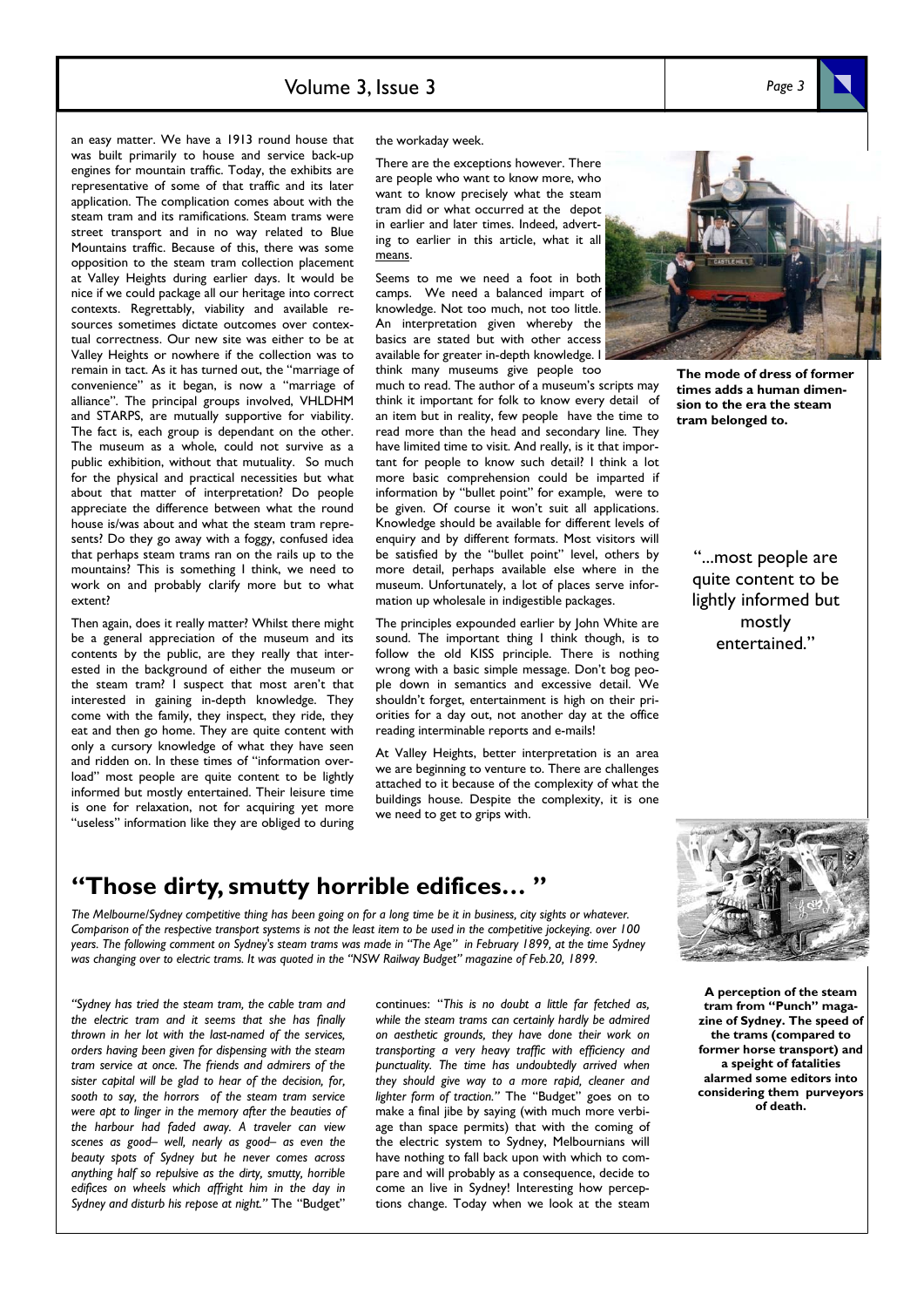

**A photo of Queen Victoria taken c.1880. This is the usual regal pose we see of her.** 

### **When Victoria Hit the Track**

*Queen Victoria has been somewhat type-caste as being staid, stuffy and "not amused". Much of the perceived ethos of the Victorian era can be attributed, not to her but to her husband, the Prince Albert. In some respects she was an unlikely pace setter. Her decision to have her 9th child (Princess Beatrice) with the aid of the* 

On June 13, 1842, there occurred a very important event in the history of railways. Queen Victoria, accompanied by Prince Albert, made her first journey by train. As mentioned, she was not the first royal personage to do so but was never-the-less, one of the earliest.

Having made her decision to make her first journey by rail, the railway company was notified of her decision. Before noon on June 13, 1842, the Royal Train was waiting at Slough station. The Queen arrived, examined the Royal coach, the line and made searching enquiries into the

whole of the arrangements. Evidently satisfied, she entered her saloon and precisely at noon, the train started.

More than an hour before, Paddington station was the scene of great animation. A crimson carpet was laid from one end of the platform to the other. Elegantly dressed ladies– wives, daughters and friends of the railway company's directors– were agog with excitement. A detachment of the 8th Royal Hussars arrived. At 12.25 p.m. the locomotive "Phlegethon" hauled the Royal train into Paddington.

#### **The Queen Sets the Pace**

The Queen was so pleased with her first experience of rail travel that on July 23, when she returned to Slough with Prince Albert, she had with her the 8 months old, Prince of Wales. Despite all, she never liked speed. The Hon. Alexander Gordon wrote from Osborne in 1850, *"I am desired to intimate Her majesty's wish that the speed of the Royal train should on no account be increased on any one part of the line in order to make up time lost by unforeseen delay at another, so that if unexpected delay does take place, no attempt is to be made to* 



**The day saloon of the LNW Royal train, featuring gilt and varying shades of blue furnishings.** 

*regain the time by traveling faster than what has been agreed upon in the Time-bill you have sent me. This order has probably arisen from one of the directors telling Her Majesty last year that they had been driving the train at the rate of sixty miles an hour, a gratuitous piece of information, which, very naturally, alarmed Her Majesty, although it was probably incorrect. I have to request that you will communicate Her majesty's wishes to the secretaries of the other rail-*

*ways concerned."* 

It would probably have been from about this

time that Queen Victoria insisted on a speed limit of forty miles an hour for all her journeys by train.

#### **First Long Distance Journey**

Queen Victoria made her first long distance journey on September 28, 1848, after staying at Balmoral. It had been intended for her to go by sea, but the voyage had to be abandoned because of bad weather. At a few hours notice, the old Aberdeen Railway had a train ready for her at Montrose. The journey was made by the West Coast route, with two overnight stops at Perth and Crew. An ordinary first-class compartment-type carriage was used throughout, so that the journey must have been far from luxurious.

The *Railway Chronicle* of October 8, 1848 announced: *"between London and Aberdeen there were no fewer than six railways associated with the London and North Western….When it is known that Her Majesty was conveyed over a distance of 500 miles, at a rate of 35 miles an hours, including stoppages, at a rate amounting to but not exceeding at any time fifty miles an hours over a country rising twice to an elevation of 1,000 ft. above the level of the sea, and descending to intermediate stations neatly to the level of the sea , and so conveyed without the slightest alarm or cause for danger, we may be permitted to say that the railways of England, under the present system of management, have reached an amount of perfection, regularity, and security unsurpassable and almost unhoped for."* 

When Queen Victoria travelled to Scotland in 1850, all the London and North Western signalmen along the line were ordered to wear white gloves and salute the train as it passed. From the days of the Fenian threats, the lines were watched and patrolled with special care. A pilot engine was sent fifteen minutes ahead of the Royal train and no train was allowed to move until fifteen minutes after the Royal train had passed. All trains travelling in the opposite direction had to stop and shunting ceased on adjacent lines and sidings.

#### **Had Never Seen a Railway Ticket**

The Royal coaches used on the British railways have never been the property of the sovereign or the state. The use of the Royal trains has always been charged to the Royal Household account. It is said that for many years, until Mr. Disraeli accidentally dropped a railway ticket on the carpet at Balmoral, the Queen had no idea of the use or appearance of one.

At the same time, hearing something of the elaborate safeguards always taken in working the Royal train, she expressed the wish that equal care should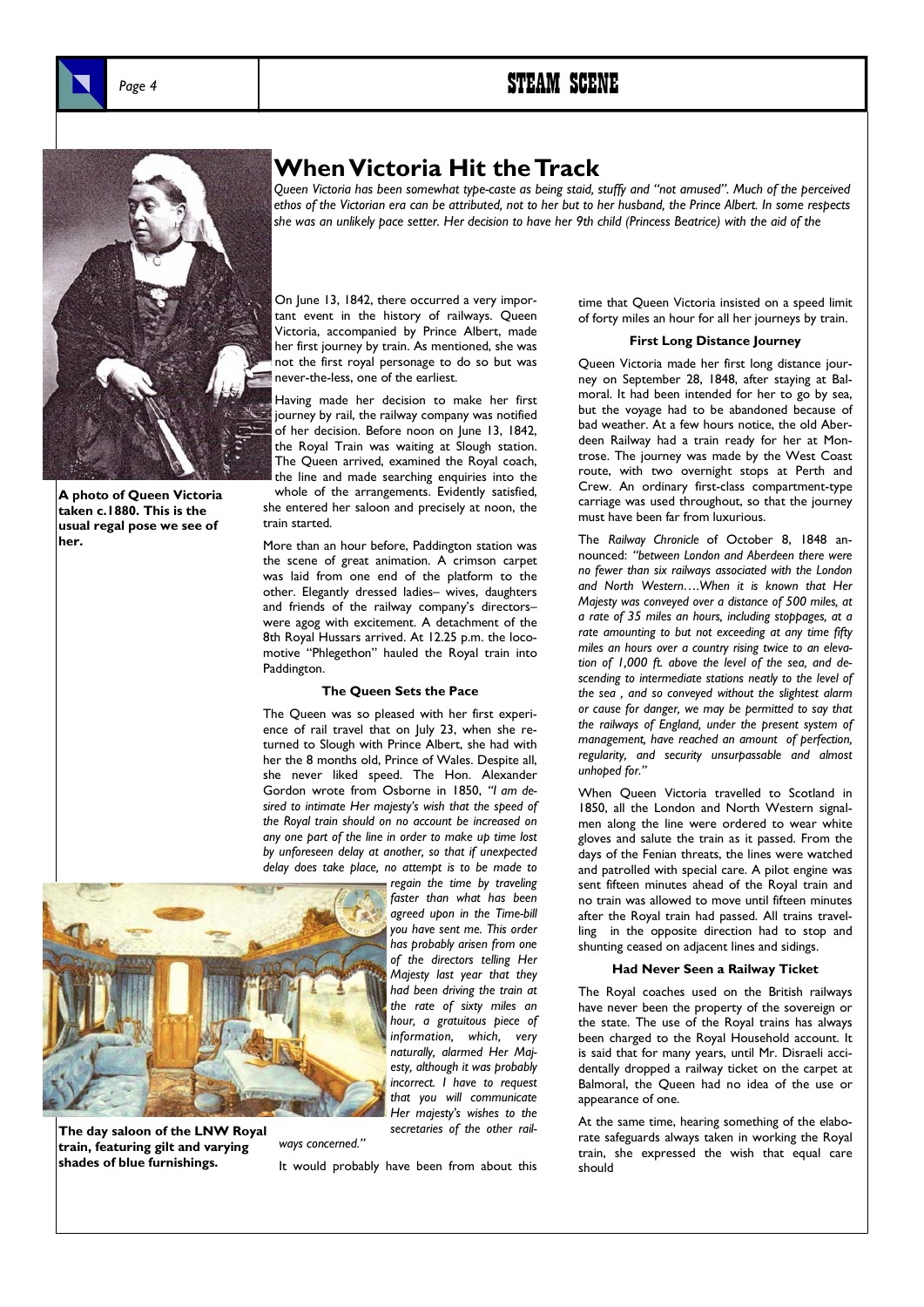### Volume 3, Issue 3 *Page 5*

be taken of all her subjects when travelling by rail. Unfortunately, this would have completely disorganized the country's railway traffic.

When Sir William Harcourt was Home Secretary in the 1880's, he told a friend that Queen Victoria spent no less that £5,000 on a return journey from London to Balmoral. The cost was of course, the result of having to post watchmen at every 200 yards along the line. Allowing for eight men to the mile, about 4,500 additional men were required for patrol duties. Queen Victoria usually spent about £10,000 a year on railway travel. This would be the equvilant of millions today.

#### **"Shaking Like the Devil"**

After the death of Prince Albert, the Queen usually travelled North by the West Coast route. For these journeys, in 1869, the London and North Western built a very famous pair of sixwheeled royal saloon carriages. These were later united on one long twelve-wheeled frame.One of these coaches was for daylight travel and the other contained a bedroom and dresser's compartment. At the far end of the day saloon was a sort of cubby-hole for the sergeantf footman in attendance on the Queen. Her favourite manservant, John Brown, used to travel in this, acting as Her Majesty's somewhat rough mouthpiece if anything went wrong. One night at Wigan, he informed G.P. Neale, the LNW Superintendent, the Queen said the carriage "was shaking like the devil".

#### **A Royal Command**

The Queen was emphatically opposed to having her travelling and domestic habits altered in any way. There was trouble once when gas lighting was substituted for the old oil pots. The latter had to be restored. Indeed, until it was most respectfully pointed out that a major structural alteration could not be carried out on the spur of the moment, Her Majesty commanded the immediate restoration of the old lamps. Electric reading lamps were installed in the old North Western royal saloon at or about the time of rebuilding. The Queen did not care for them and

the oil lamps had to be retained as well. Likewise the candles.

Those candles once caused a terrible to-do at Beattock on a journey from Balmoral to Windsor. The Queen wished to read, the evening shaddows were falling and by some appalling oversight, the requisite were neither in their sockets nor anywhere to be found. One can picture the group of worried officers beside the royal saloon where a very exalted personage waited in chilly dignity for more light. Someone suggested telegraphing for candles to be ready at Carlisle. John Brown, the Queen's footman, promptly announced: *"The Queen says the train shanna stir a fut till the lamps are put in!"* It was done somehow. Possibly Richard Bore, the designer of the royal saloon coaches, who was on the train and immediately responsible, commandeered the candles from the carriage lamps of the omnibus that plied between Beattock and Moffat.



#### **The Queen's Fastest Journey**

Queen Victoria died at Osborne on January 22, 1901. The royal coffin was

taken from Gosport (London & South Western Railway) to Victoria (London, Brighton & South Coast Railway) on February 1. Engines were changed and the train reversed to Farnham. This was the fastest journey ever made with Queen Victoria. In her lifetime she was most strongly opposed to anything resembling high speed but the royal funeral train on the Brighton line exceeded 80 m.p.h!

*(Taken from the Pleasant Point Gazette, Vol 37, Issue 4. Originally appeared in the NZ Railways Staff Bulletin—May-June 1954)* 

**Queen. She did have a sense of humour and is said to have had a delightful laugh.** 



**Another view of the interior of the Royal Saloon car. This time, Prunella Scales is depicted as H.M. as part of a promotion to raise funds for the restoration of the carriage. It is understood the carriage was sealed after this event to prevent deterioration.** 

### **Report on RHA Annual Meeting and ITSRR Workshop**

Peter Stock and Bruce Irwin attended the Annual Meeting of Rail Heritage Australia on Saturday May 6. The society is affiliated with that body. The meeting was chaired by David Hill with the agenda being uneventful. Some highlights were the progress being made by the association in the area of Public Risk insurance and their input into the preservation of the state's railway heritage. Concern was expressed about the future of the Eveleigh Workshop area with redevelopment being on the agenda. David and his team, are making themselves heard in higher places and are having influence in decision making, the like of which would be thoroughly inconsequential if rail organizations acted individually.

After the meeting, the floor was taken by representatives of ITSRR who brought all participating rail

groups up to date on several matters. These included the impact on heritage railways of national legislation, Safety Management Systems guidance material, ITSRR audit processes, RSW health assessments (problems and solutions) and Emergency planning (some practical advice on updating disaster plans). Quite a wad of guideline material was handed out with the expectation that groups will review their Safety Management Systems, co-relate and update them as necessary in accordance with the national guidelines. Just when you think you might be just getting on top of the paper work, along comes another revision. The administrative burden for all heritage operators continues to grow. Unfortunately for a lot of operators, the number of persons willing, or for that matter capable of doing the task, appears to be diminishing.